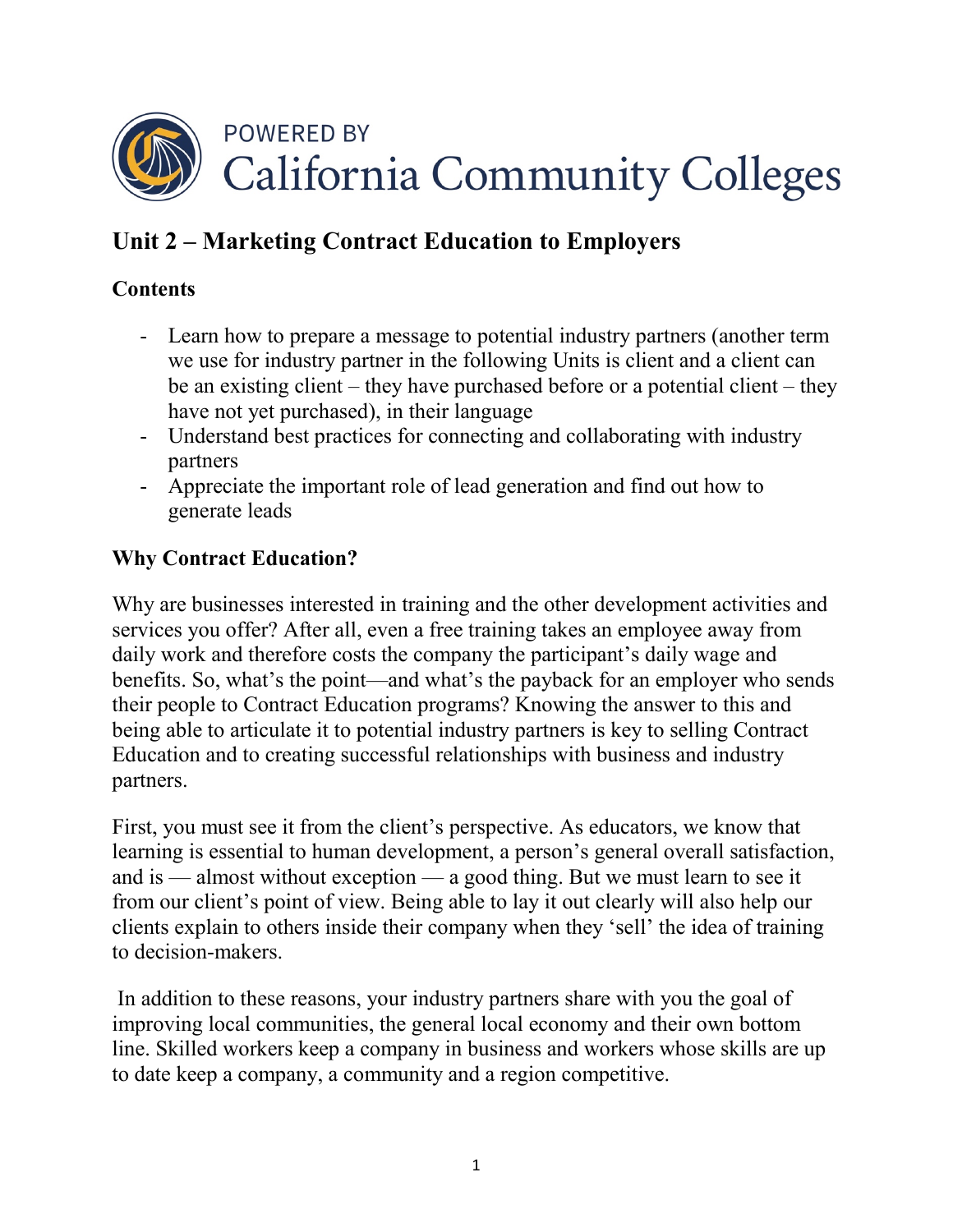Contract education is critical to the success of any community and you should be proud of the services you are providing. Remember – your job is to help people get jobs, help people improve in their present jobs, and help companies stay in business so people do not lose their jobs.

# **Marketing CE to Employers –**

# **How to Prepare a Message to Potential Industry Partners, in Their Language**

The first step in marketing in a language that will convince industry partners is to understand how they think about training and employee development.

Remember — we're an educational institution, they're a business. Our missions have different intentions, so the way we express our values and preferred outcomes are not the same.

To start, let's define training and development, from an industry perspective:

#### *Training and development*

'Training and development' describes the intentional, continuous efforts made by organizations to improve the performance and well-being of their employees through a mix of educational methods and programs.

Today, the mix includes a wide variety of initiatives and events — from instruction in highly specific job skills to long-term professional development charted out in partnership with educational institutions.

In recent years, training and development are framed as a formal business function, an integral element of strategy, and a recognized profession with distinct theories and methodologies. More and more companies of all sizes embrace continuous learning and other aspects of training and development as a means of promoting employee growth and acquiring and maintaining a highly skilled workforce. In fact, the quality of employees and the continual improvement of their skills and productivity through training are now seen as vital factors in ensuring the longterm success and profitability of businesses.

For the most part, the terms "training" and "development" are used together to describe the overall improvement and education of an organization's employees. However, while closely related, there are important differences between the terms that center around the scope of their application. In general, *training programs* have very specific and quantifiable goals, like being trained to better operate a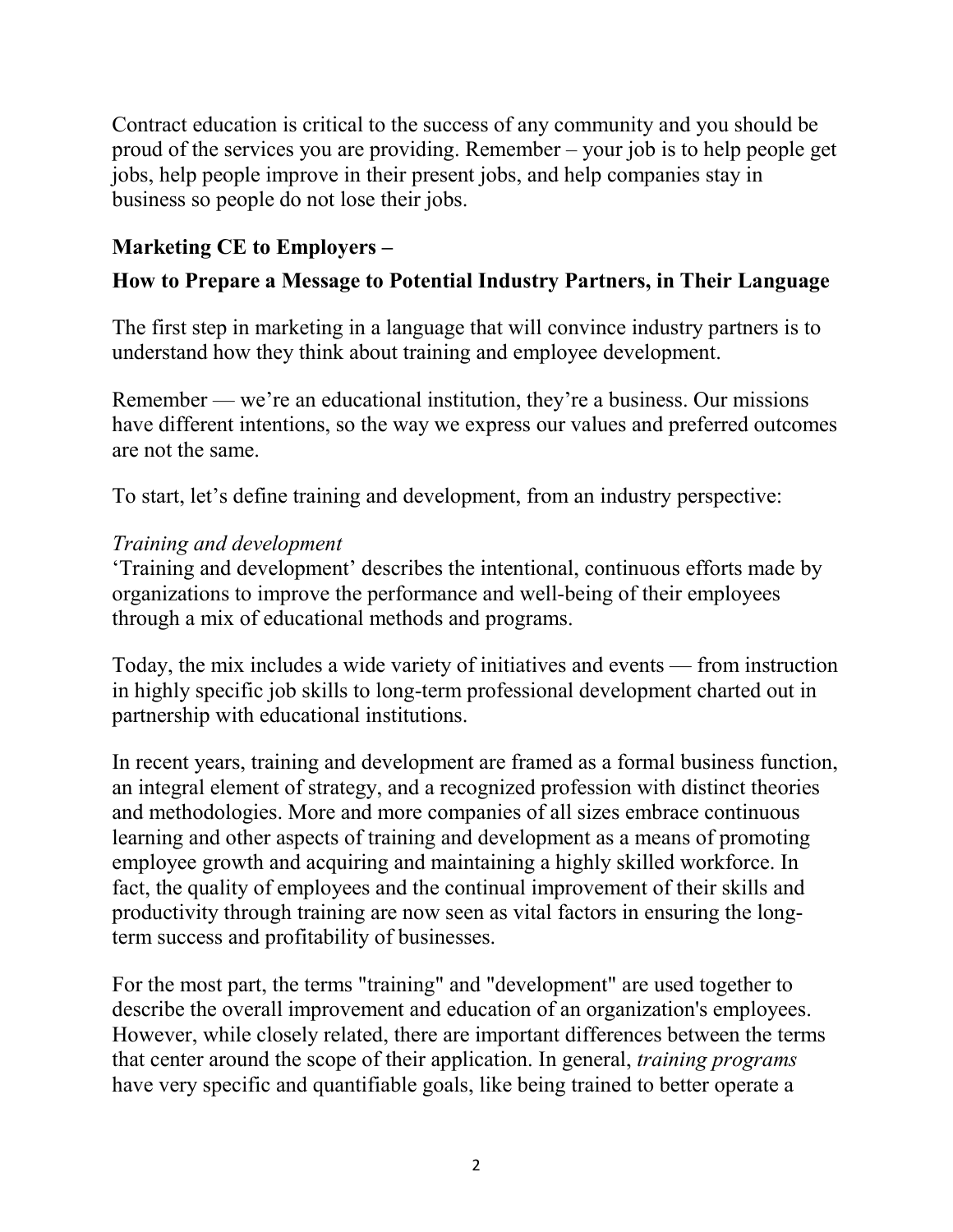particular piece of machinery, understanding a specific vital process, or performing certain procedures with great precision and safety. *Developmental programs*, on the other hand, concentrate on broader skills that are applicable to a wider variety of situations, such as decision making, leadership skills, and goal setting."

# *Selling business partners on the idea of training and development*

Whenever you're selling something, or trying to convince someone of its value, your best approach is to know what's in it for them. So, ask yourself, "What benefits do our potential industry partners get when they send their employees to us for Contract Education? Why would they be motivated to engage with us? How do they see this as an investment?"

To know what's in it for them, you have to understand how they measure success. Most companies measure success by two main metrics:

- 1. Profits made
- 2. Costs reduced

Anything that contributes to success in either of those areas will be considered *useful*. Something that contributes to both will be considered *essential*.

# *The kinds of topics training and development might include* The following are examples:

- a. Communication skills: The increasing diversity of today's workforce increases the need for more sophisticated communication skills at every level.
- b. Computer skills: Computer skills of all kinds are relevant to nearly every job in today's workforce.
- c. Customer service: Increased competition in today's global marketplace makes it critical that employees understand and meet the needs of customers both face-to-face and in increasingly more circumstances, online.
- d. Diversity: Diversity training usually includes learning different perspectives and views and includes techniques to value and leverage diversity's role in the workplace.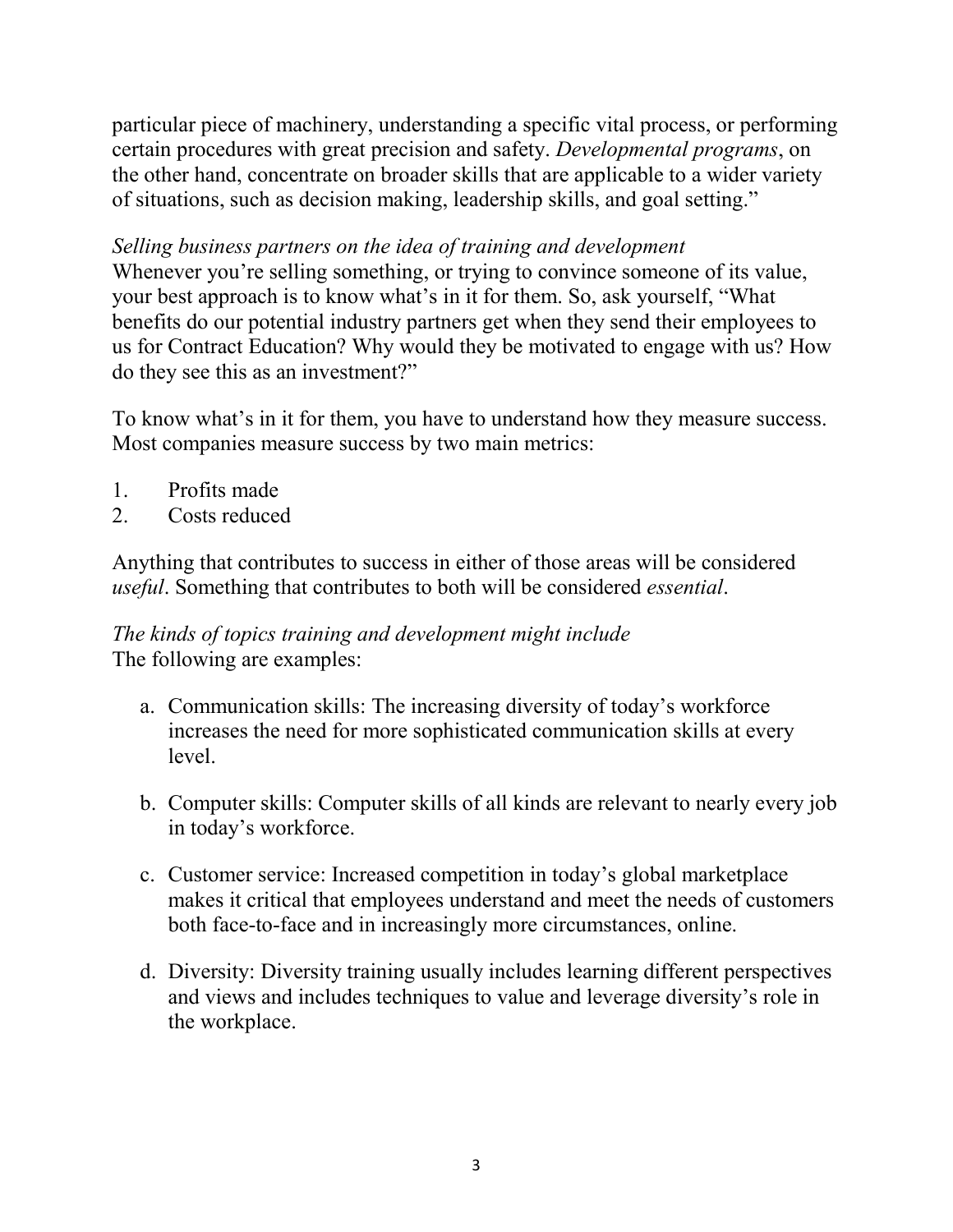- e. Ethics: Today's society has increasing expectations about corporate social responsibility, including attention to a diverse relationship to ethics based on diversity in the workforce.
- f. Human relations: Today's worker lives in a stressed and demanding workplace (not to mention their personal lives). They face an increasingly complex number of situations in which they will profit by having skill and experience in human relations.
- g. Quality initiatives: Initiatives such as Total Quality Management, Quality Circles, benchmarking and so on require basic training about quality itself, guidelines for incorporating quality into work and standards for quality, and so on.
- h. Safety: Safety training for work-related tasks and for interactions with others are essential in the workplace.
- i. Sexual harassment: Sexual harassment training usually includes careful description of the organization's policies about sexual harassment, especially about what are inappropriate behaviors — and helps expand employees understanding of what the company considers work-appropriate and not. Sexual harassment training also addresses the complexities of cross cultural and gender identity related
- j. Company-centric training: Every company will also have areas of training and development that are unique to its business. These might include things like these:
	- Machine or job-specific knowledge and skills
	- Industry or job-specific knowledge, skills and processes
	- Company culture that shapes tasks, knowledge and processes
	- Company values that shape approaches to the way work is done
	- Industry, company or job-specific knowledge
	- Industry or job-specific credentialing

# *What models of training and development methodologies might be employed, for example?*

In an article on Training and Development in *Inc*. magazine<sup>[1](#page-3-0)</sup>, several kinds of training and development are mentioned

 $\overline{\phantom{a}}$ 

<span id="page-3-0"></span><sup>&</sup>lt;sup>1</sup> [INC.com encyclopedia - Training and Development](https://www.inc.com/encyclopedia/training-and-development.html)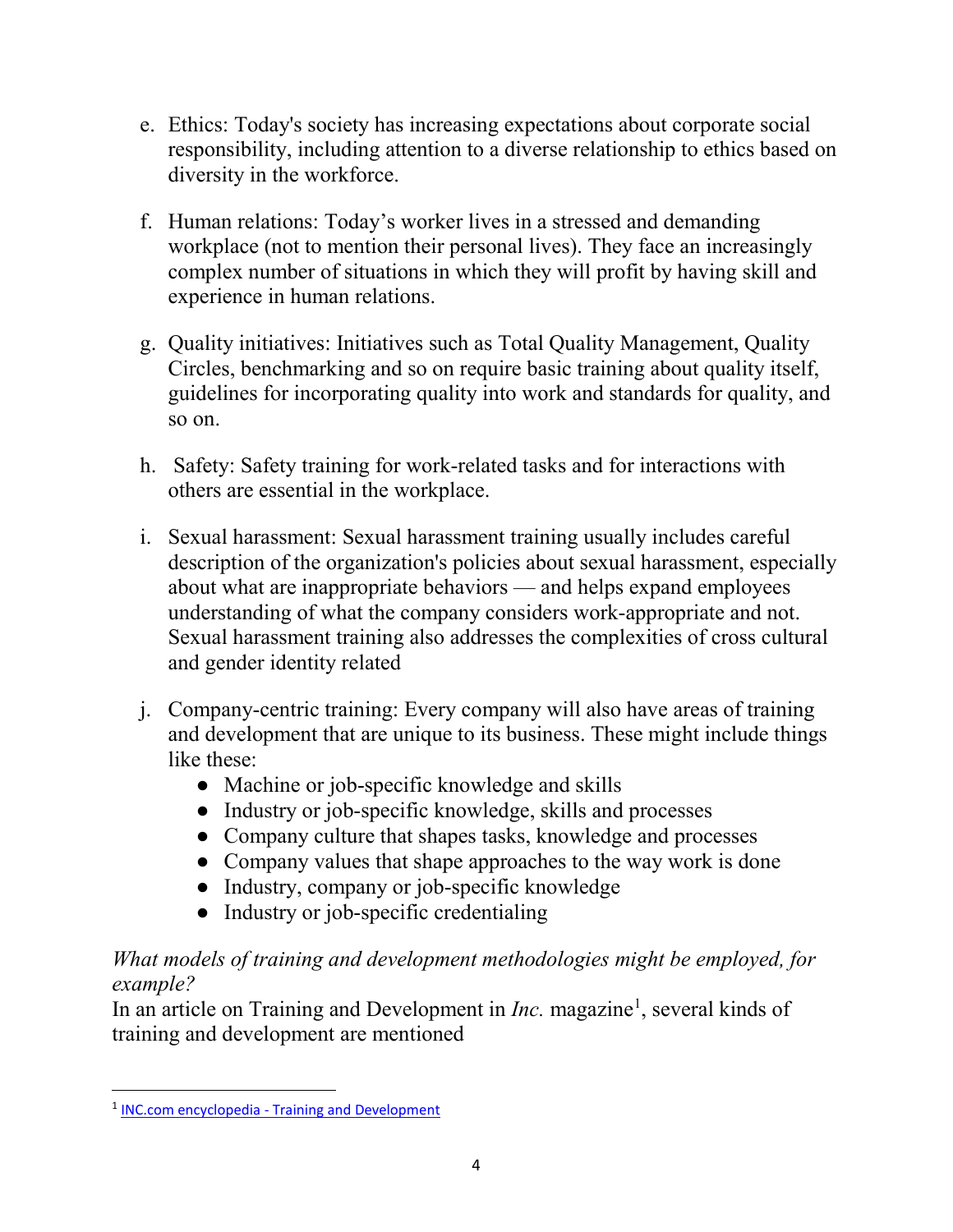#### **Orientation**

Orientation training is vital in ensuring the success of new employees. Whether the training is conducted through an employee handbook, a lecture, or a one-on-one meeting with a supervisor, newcomers should receive information on the company's history and strategic position, the key people in authority at the company, the structure of their department and how it contributes to the mission of the company, and the company's employment policies, rules, and regulations.

#### Lectures

A verbal method of presenting information, lectures are particularly useful in situations when the goal is to impart the same information to a large number of people at one time. Since they eliminate the need for individual training, lectures are among the most cost-effective training methods. But the lecture method does have some drawbacks. Since lectures primarily involve one-way communication, they may not provide the most interesting or effective training. In addition, it may be difficult for the trainer to gauge the level of understanding of the material within a large group.

#### Case Study

The case method is a non-directed method of study whereby students are provided with practical case reports to analyze. The case report includes a thorough description of a simulated or real-life situation. By analyzing the problems presented in the case report and developing possible solutions, students can be encouraged to think independently as opposed to relying upon the direction of an instructor. Independent case analysis can be supplemented with open discussion with a group. The main benefit of the case method is its use of real-life situations. The multiplicity of problems and possible solutions provide the student with a practical learning experience rather than a collection of abstract knowledge and theories that may be difficult to apply to practical situations.

#### Role Playing

In role playing, students assume a role outside of themselves and play out that role within a group. A facilitator creates a scenario that is to be acted out by the participants under the guidance of the facilitator. While the situation might be contrived, the interpersonal relations are genuine. Furthermore, participants receive immediate feedback from the facilitator and the scenario itself, allowing a better understanding of their own behavior. This training method is cost effective and is often applied to marketing and management training.

#### Simulations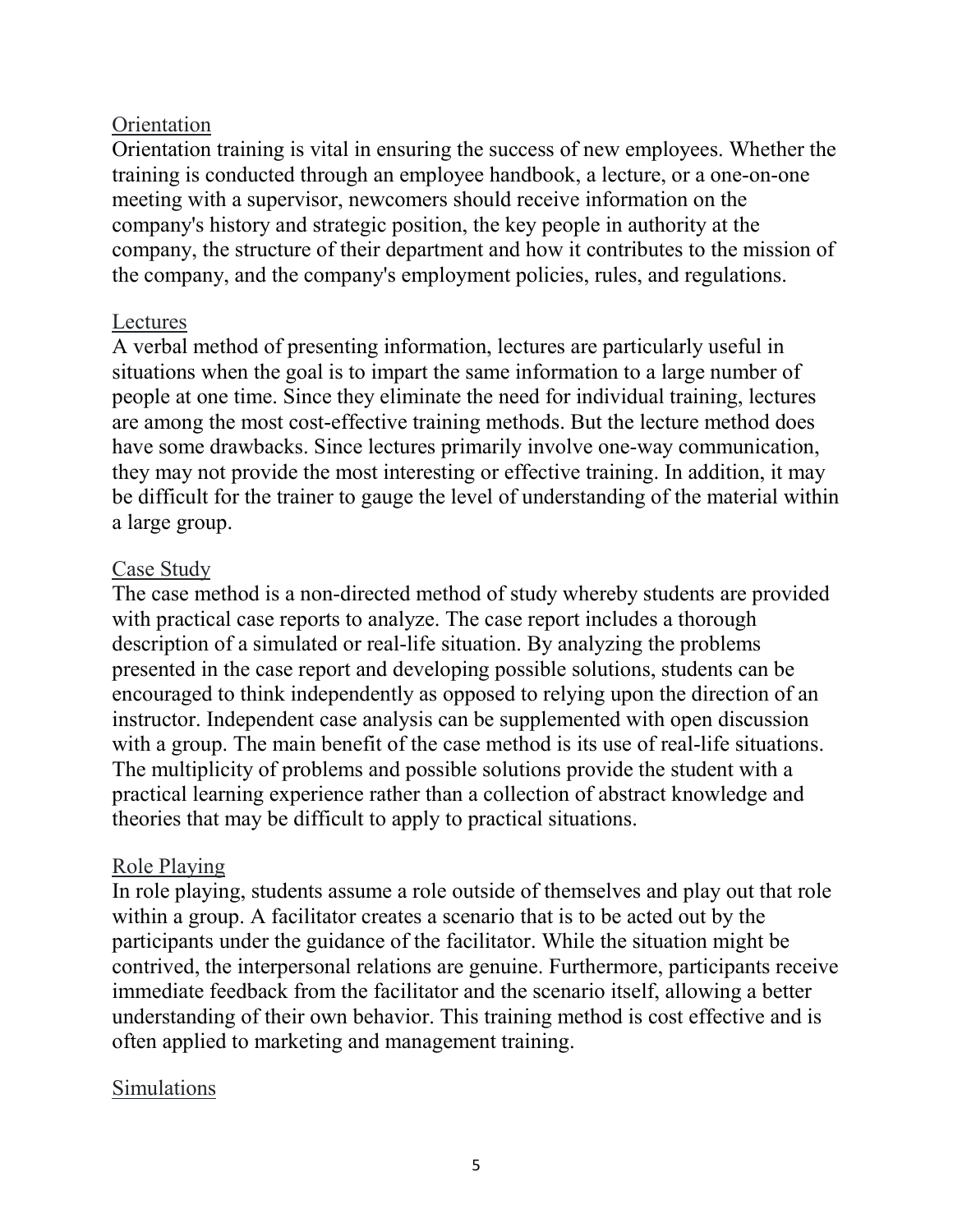Games and simulations are structured competitions and operational models that emulate real-life scenarios. The benefits of games and simulations include the improvement of problem-solving and decision-making skills, a greater understanding of the organizational whole, the ability to study actual problems, and the power to capture the student's interest.

#### Computer-Based Training

Computer-based training (CBT) involves the use of computers and computer-based instructional materials as the primary medium of instruction. Computer-based training programs are designed to structure and present instructional materials and to facilitate the learning process for the student. A main benefit of CBT is that it allows employees to learn at their own pace, during convenient times.

#### Self-Instruction

Self-instruction describes a training method in which the students assume primary responsibility for their own learning. Unlike instructor- or facilitator-led instruction, students retain a greater degree of control regarding topics, the sequence of learning, and the pace of learning. Depending on the structure of the instructional materials, students can achieve a higher degree of customized learning. Forms of self-instruction include programmed learning, individualized instruction, personalized systems of instruction, learner-controlled instruction, and correspondence study. Benefits include a strong support system, immediate feedback, and systematization.

#### Audiovisual Training

Audiovisual training methods include television, films, and videotapes. Like case studies, role playing, and simulations, they can be used to expose employees to "real world" situations in a time-and cost-effective manner. The main drawback of audiovisual training methods is that they cannot be customized for a particular audience, and they do not allow participants to ask questions or interact during the presentation of material.

#### Team-Building Exercises

Team building is the active creation and maintenance of effective work groups with similar goals and objectives. Not to be confused with the informal, ad-hoc formation and use of teams in the workplace, team building is a formal process of building work teams and formulating their objectives and goals, usually facilitated by a third-party consultant. Team building is commonly initiated to combat poor group dynamics, labor-management relations, quality, or productivity…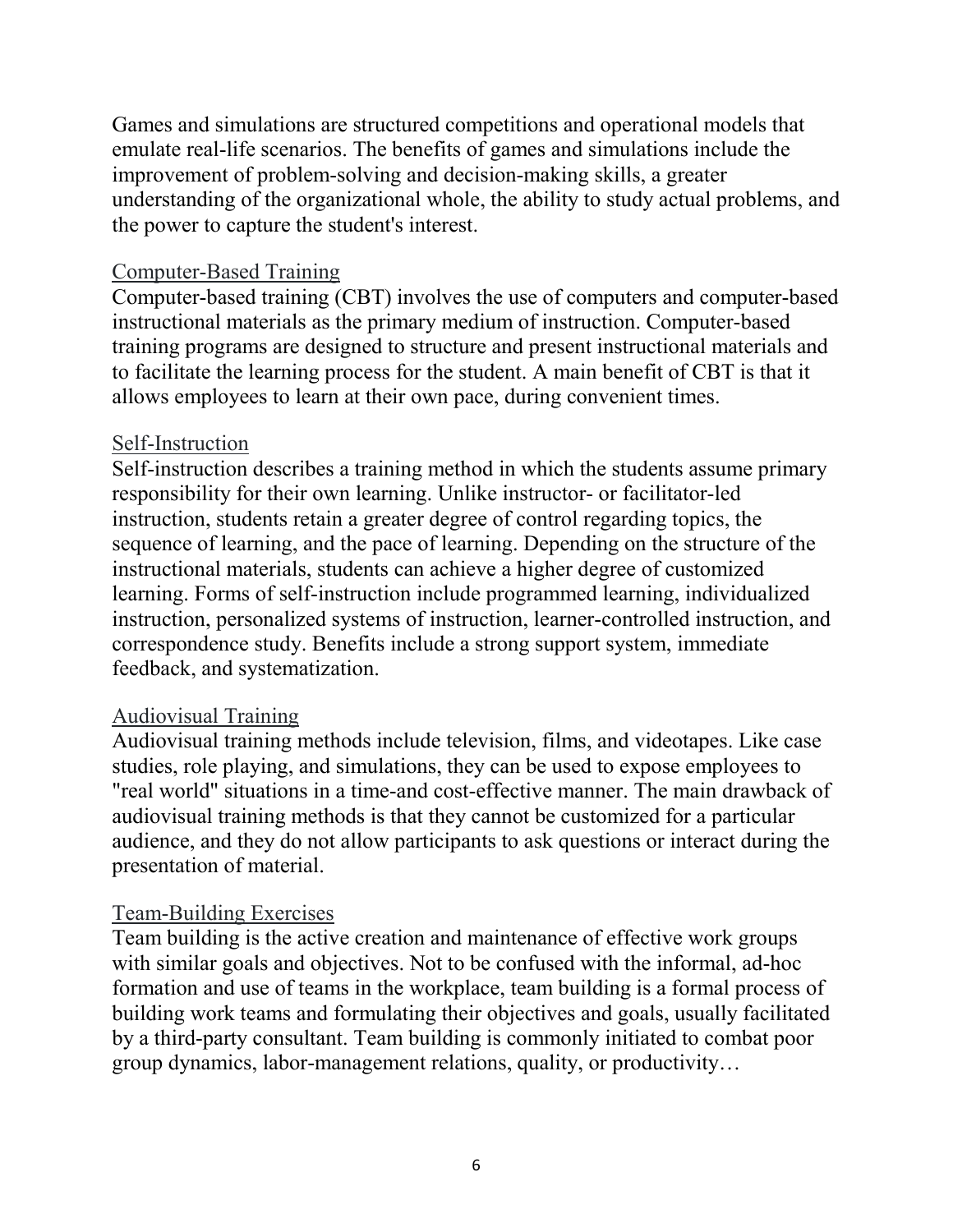# Apprenticeships and Internships

Apprenticeships are a form of on-the-job training in which the trainee works with a more experienced employee for a period of time, learning a group of related skills that will eventually qualify the trainee to perform a new job or function. Apprenticeships are often used in production-oriented positions. Internships are a form of apprenticeship that combines on-the-job training under a more experienced employee with classroom learning.

# Job Rotation

Another type of experience-based training is job rotation, in which employees move through a series of jobs in order to gain a broad understanding of the requirements of each. Job rotation may be particularly useful in small businesses, which may feature less role specialization than is typically seen in larger organizations.

# *Why do companies train? – The benefits to the employer*

Every dollar spent on training must yield a benefit back to the company in the long run. The benefits may be monetary or otherwise — but even a non-monetary return like 'a boost in morale' must be agreed upon as valuable. Contract Education is an investment. It has to compete for value with investments in more people, technology and other forms of advancement.

Some of the benefits to companies who train are:

- Improved employee performance the employee who receives appropriate training is more able to perform in their job, and to perform it better with less supervision and re-work. Training also gives the employee a greater understanding of the responsibilities within their role, and this knowledge builds performance-boosting confidence. Confident employees are stronger leaders and strong leaders are one of a company's competitive edges.
- Improved employee satisfaction and morale  $A$  company's investment in training proves that the company values its employees and that the company understands the link between employee success and a stronger bottom line. A company with a strong Contract Education partner program can help employees gain access to training they wouldn't have otherwise known about or felt entitled to pursue. Employees who feel appreciated and challenged through training opportunities may feel more satisfaction toward their jobs and a satisfied workforce is likely to be more productive and longlived.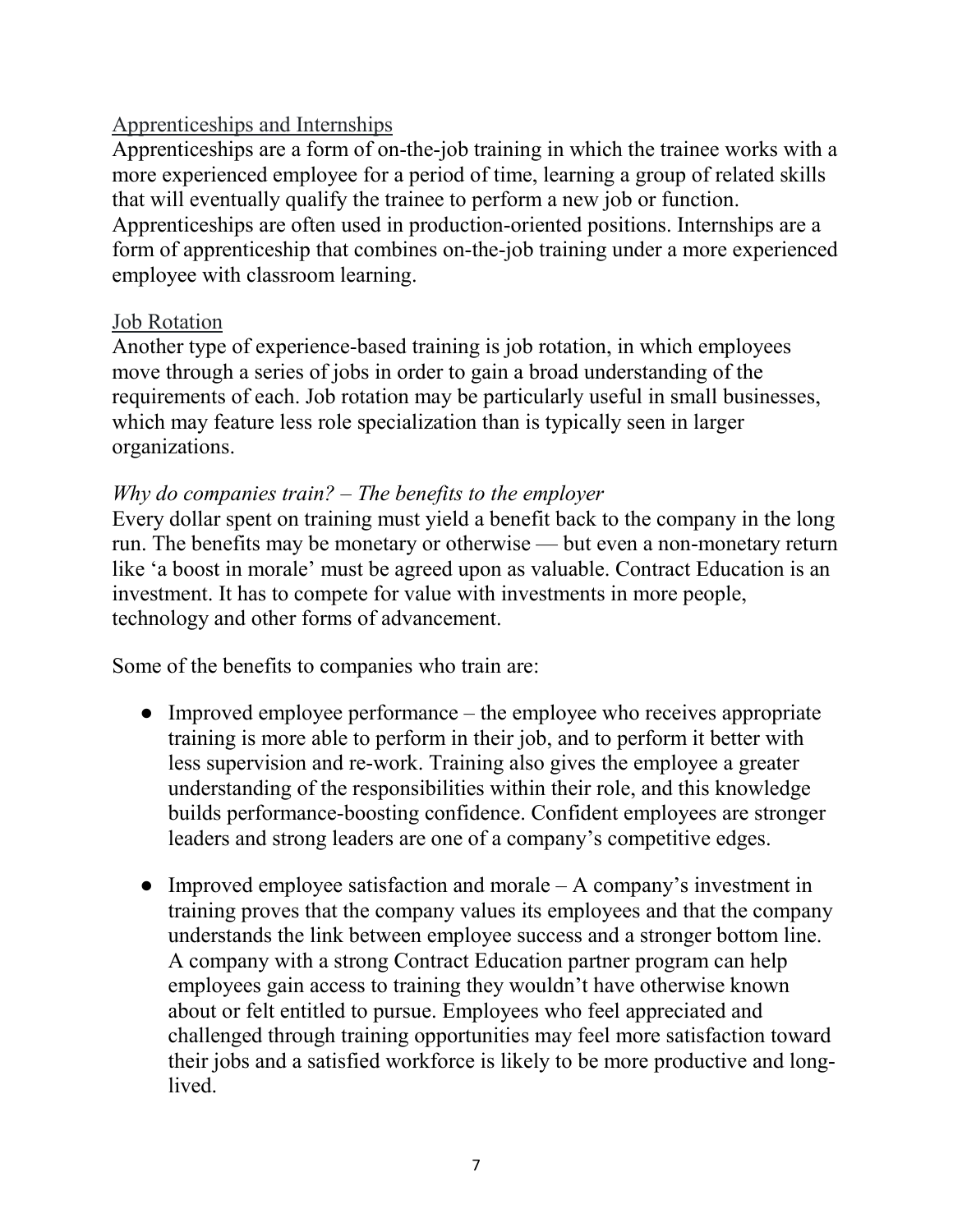- Addressing weaknesses Excellent, consistent training and development programs help employees find and strengthen performance weaknesses or gaps in knowledge and skills. Company-wise, this creates a more consistently skilled employee base. This consistency keeps employees growing and engaged and the consistency allows employees to help each other across job-titles and other silos as the company grows.
- Consistency A robust training and development program ensures that employees have a consistent experience and knowledge base. This creates consistency in process, product and productivity and therefore quality.
- Increased productivity and adherence to quality standards Improved quality, when paired with increased productivity is the foundation of progress and profit. Employees who remain up-to-date with new technology often reach higher levels of both quantity and quality, thereby boosting profit.

Examples of cost savings as a result of training and development. –

- Increased innovation in new strategies and products Training and skills growth of the workforce encourages a more robust understanding of the company's work and this understanding becomes the foundation of innovation in both product and processes. Expert thinkers become expert workers, resulting in higher profit, and less waste, error and other forms of cost.
- Reduced employee turnover Training is key to confidence and a sense of forward momentum for employees. When a company invests in training employees, employees are more likely to feel valued. The employee knows the training enhances their success inside the company and keeps the employee's skills current and marketable. Staff are retained and costs of employee turnover go down.
- $\bullet$  Enhancement of company reputation Companies known for strong training programs are known as good places to work. This attracts top graduates from industry-related programs and also helps the company capture new recruits mid-career. A stronger workforce means less turnover and;
- Reduction of errors and accidents Most workplace errors occur because employees lack adequate knowledge and skills required for doing a particular job at a level required to be both safe and productive. Continuous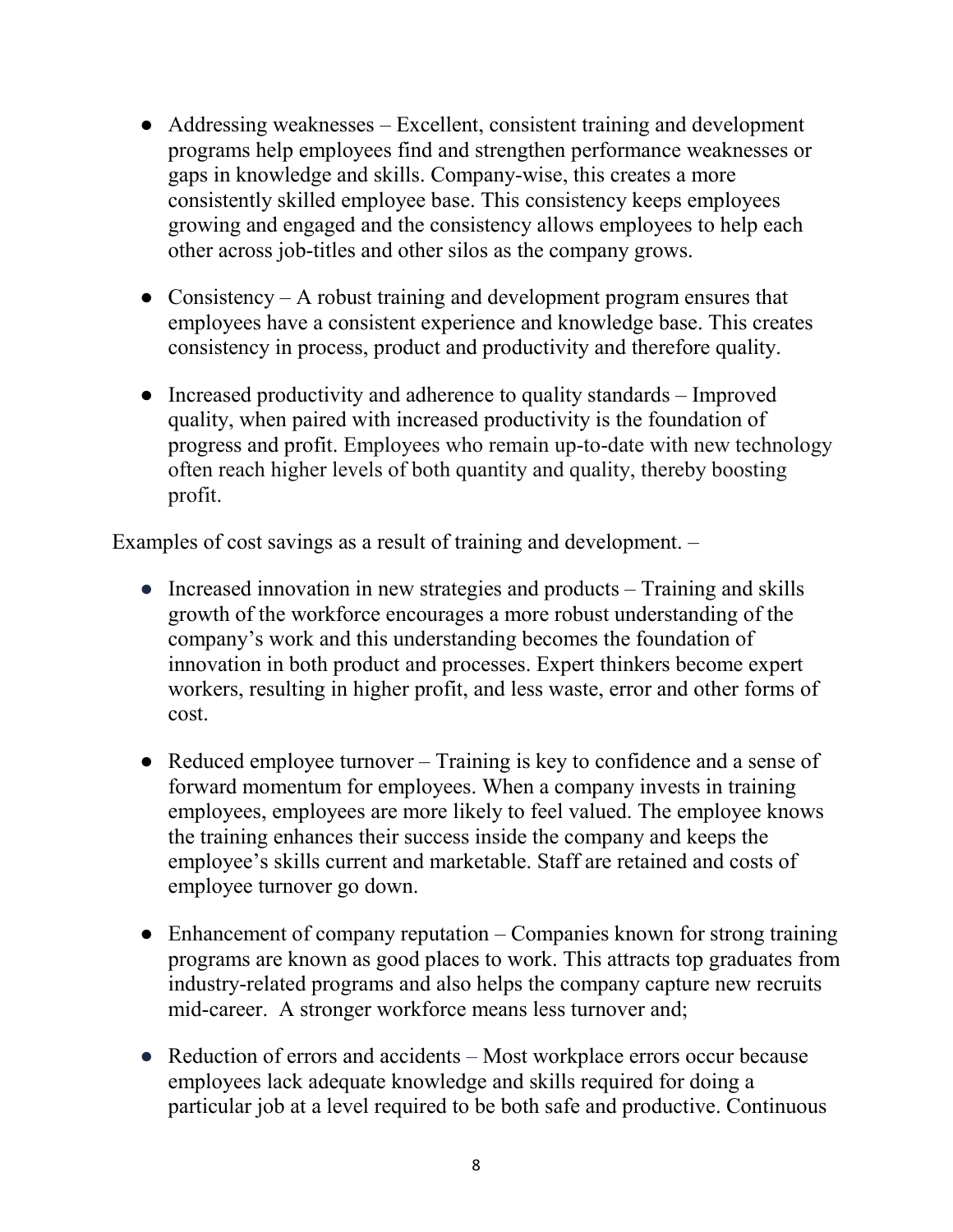training and development gradually improves each employee's ability to stay productive and safe, thereby reducing costs.

- Enriched talent pool Creating a pool of cross-trained employees helps to bridge gaps when someone unexpectedly leaves the company, their department or their position. This consistency in staffing helps stabilize workflow. Cross-training also fosters team spirit, as employees appreciate the challenges and opportunities encountered by co-workers.
- Uncovered employee potential Most companies overlook hidden talents of their employee pool. Training and development programs are one of the places that employees and the company itself can discover such wasted potential. When employees train together in cohort groups, hidden and under-developed leadership skills can emerge or be enhanced, helping managers find tomorrow's leadership within the current workforce, thereby saving money.
- Improvement in employee weaknesses  $A$  well-organized training and development program helps employees grow skills and knowledge and company-supportive culture, while helping each individual grow. This keeps employees embedded in the company and growing as the company grows. This creates a more long-lasting, more engaged workforce and creates better leadership at every level.
- Increased consistency  $-A$  well-organized training and development program gives employees consistent knowledge and experience, saving money by reducing problems in error rate, waste, lost time and so on; which require training. This mostly includes administrative procedures and ethics during execution of duty.
- Reduction in learning time Well-constructed, well-taught training with timely delivery from a Contract Education unit that partners closely with a company through long-term planning and strategic implementation means that training takes less time to be effective and such an approach reduces the time away from jobs to master essential skills and knowledge. This creates a reduction in several training-related costs. Furthermore, employees who learn how to learn can in some situations teach themselves and others for even further cost reductions. Similar training can also help them learn to spot and solve more problems, earlier, saving even more.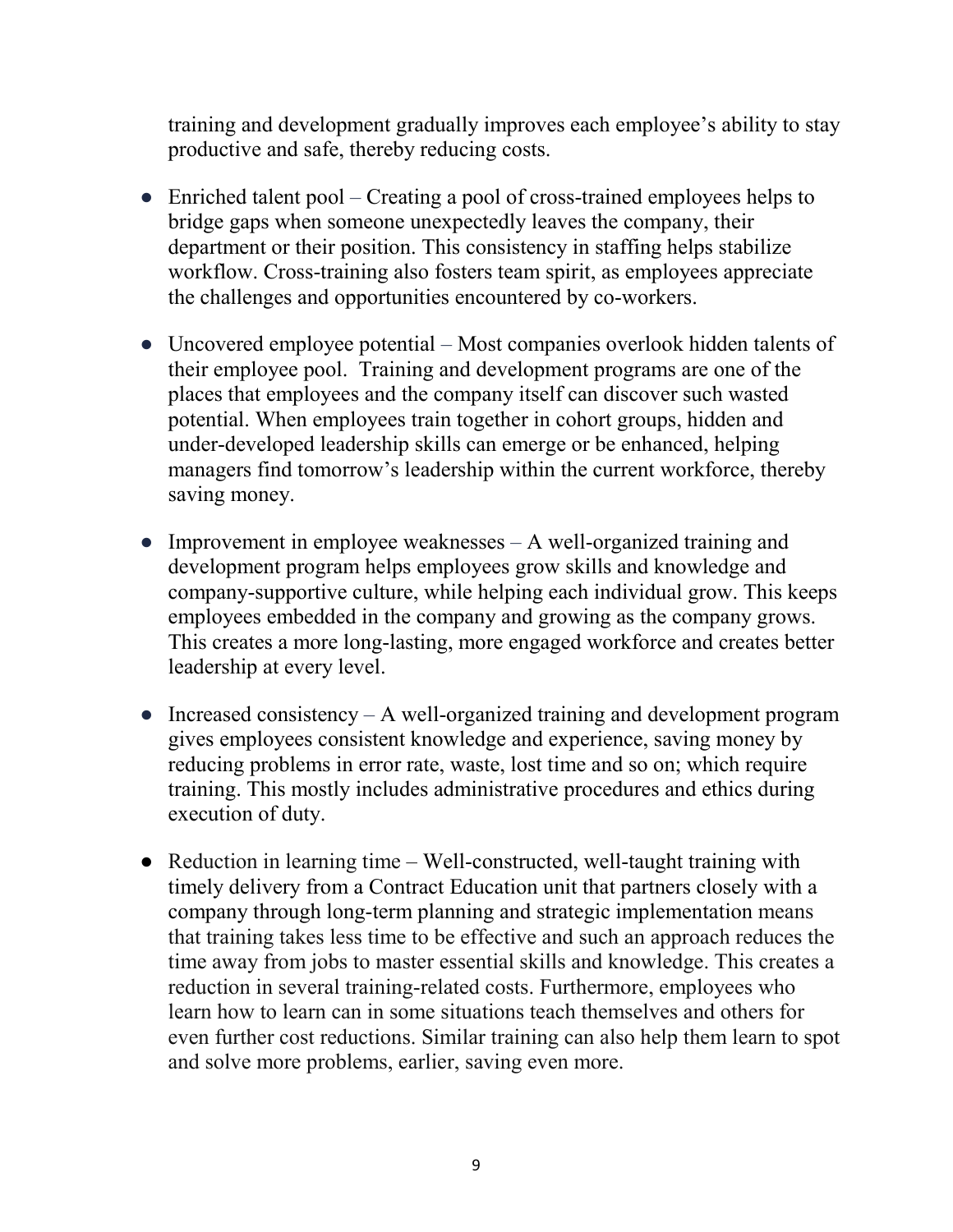• Optimum utilization of key human resources – Training and development helps in understanding and carrying out an organization's key goals – thereby developing leadership skills, motivation, loyalty, productive attitudes, and other qualities that successful companies typically seek.

# **Best Practices for Collaborating with Industry Partners**

LERN recommends that you consider some or all of these best practices:

- Form focus groups with partners and other interested parties. Use focus group members who understand and appreciate your efforts and your success. Use them sparingly by being prepared with simple and short agendas for gathering their advice. Never give them decision making power over programs for which you are held responsible.
- Communicate often with industry partners. Use all the median channels your partners read to keep them abreast of your success, others' success and new program opportunities and services.
- Make sure you become part of the strategic planning cycle for your STAR (best) industry partners. Try to get a seat at the table during planning cycles by being actively engaged with either HR or the company's training department or staff.
- Communicate through multiple channels with integrated marketing. What do they read? How do they like to connect and get new information? Use those channels in a coordinated effort to spread your key messages and get new and repeat business.
- Encourage active referrals. Ask for referrals. Make it easy for people to give them. Treat the referrals well — follow up! Let people know you followed up and when you get a new client, think of ways to express your gratitude to whoever referred the client to you.
- Educate yourself about Training and Development trends for industry each year. Many associations — including LERN — produce industry trends reports. Your state and many agencies and government entities write these reports.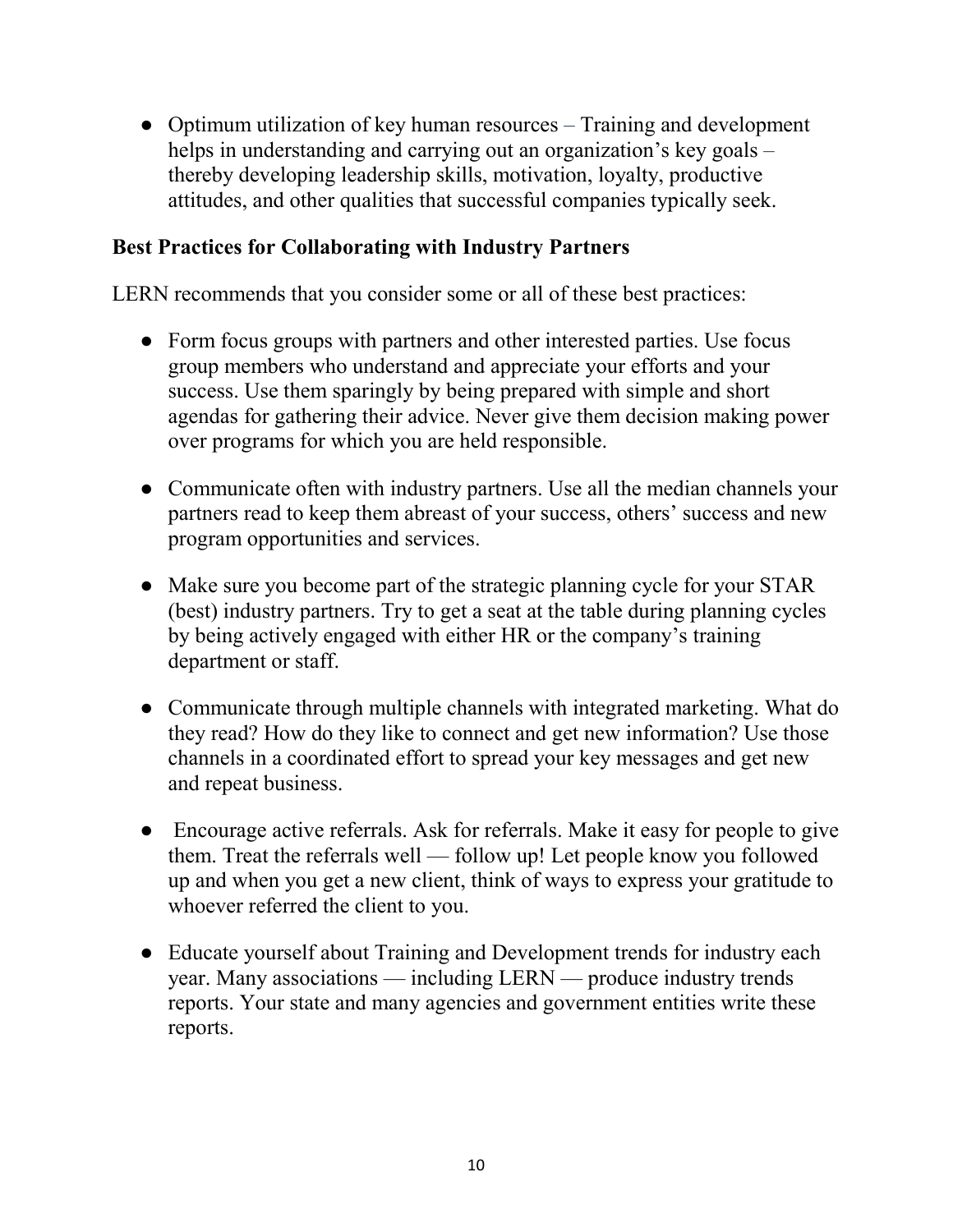- Connect with other Contract Education units to trade questions, tips and strategies that work. Association conferences are great for this. Why reinvent the wheel?
- Get to know the leaders in your top 5-10 industry partner businesses. Who comes the most often and spends the most with you? These are your STARS. Communicate with them often and invest your networking time here for the greatest payback.
- Stay apprised of industry changes in licensure, accreditation, and safety requirements. This is a sure-fire sale for new business. Get in the loop!
- When a partner recommends a change or influences change in how you do business, let them know you took their advice and that it worked!
- Gather testimonials from partners and use them. Use testimonials in every form of media you use for marketing. Be sure to get permission to use a testimonial. If you can, use actual names and photos and job titles.

# **Lead Generation**

Lead generation is the action or process of identifying and cultivating potential clients for your products and services. While a prospect is every potential client you can contract, a lead is a potential client who shows interest by asking for example for a visit or proposal.

In Contract Education it normally takes four leads to generate one contract, thus the importance of lead generation actions.

In Contract Education the norm is to spend 5 percent or less of your budget on marketing. Contract Education is all about relationship building and not as much integrated marketing activities. You need a website, you need to do email marketing, you need to post on social media, but most important, you need to sell.

Ideally 50 percent of your sales should be to clients who bought the previous year, 25 percent from existing client referrals, and 25 percent from new lead generation.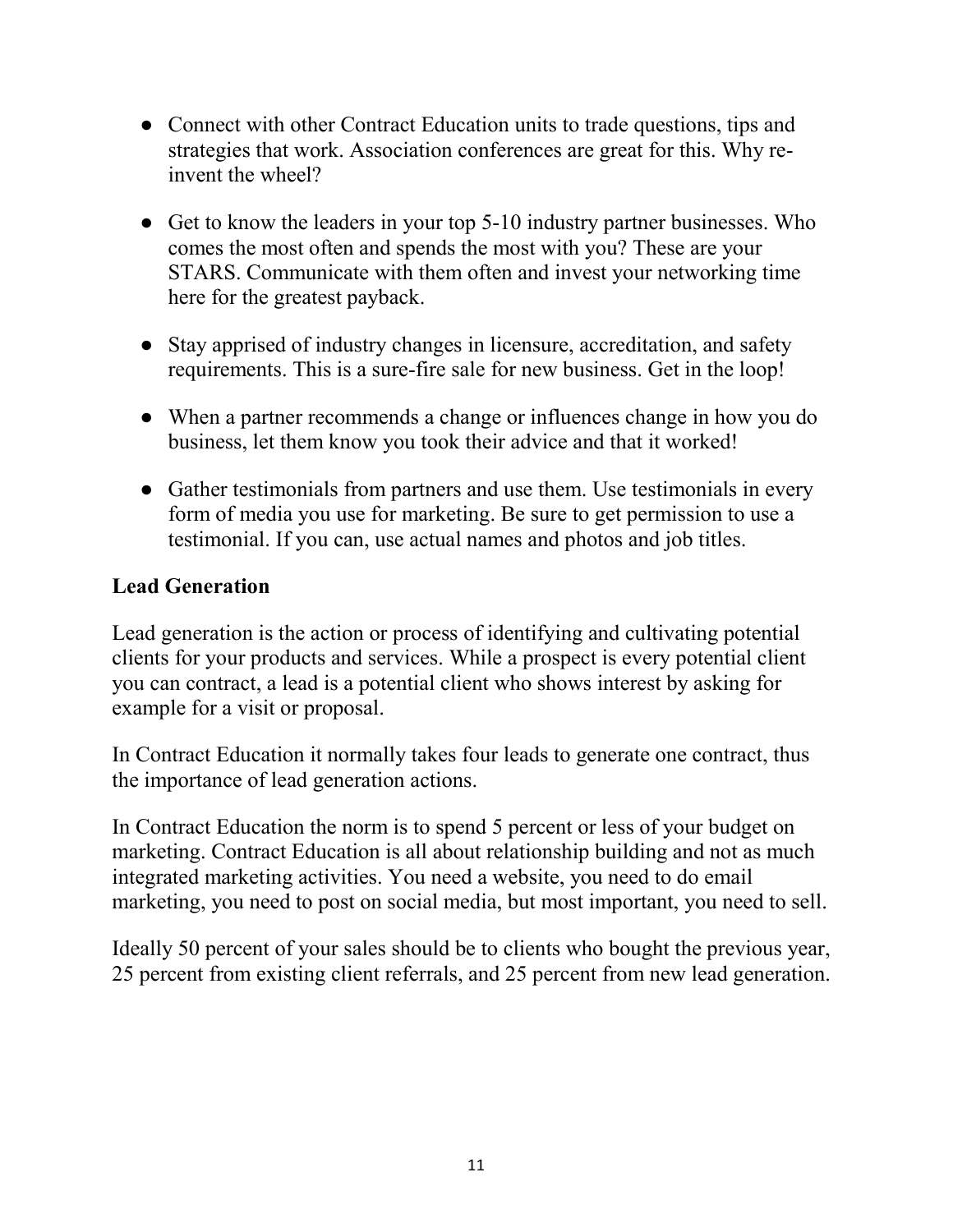# *Sales kit*

Although your sales kit will not generate sales, you must have one to leave with or send to potential clients. The best sales kits are folders allowing for inserts that follow the AIDA Principle.

A (Attention) – The cover of the sales kit should get the potential client's attention; one reason to use pictures related to their business-type.

I (Interest) – The information inserts must provide general information outlining the types of products and services you provide.

D (Desire) – Including unique inserts highlighting industry trends or general training trends highlights your areas of expertise.

A (Action) – Include ways to contact you.

Most sales kits include: business card, general information sheet, service and product sheets, client testimonials, key instructors and sheets demonstrating your areas of expertise. You want to tailor your contents to each client you work with.

Your sales kit serves three key uses:

- #1. Capability to serve. You know and can do what they need.
- #2. Credibility. You have been successful with others.
- #3. Customized approach. You will tailor what you do for them.

The same can be said for your website, that also should be designed following the AIDA Principle.

#### *Lead generation best practices*

The following are lead generation strategies that work:

- Always ask your current and best clients for referrals.
- Analyze open enrollment student registration data to determine which businesses, government agencies and organizations are sending staff to open enrollment classes.
- Offer free speaker events, webinars and breakfasts.
- Stay engaged with chamber of commerce and other association gatherings.
- Use email and social media to offer free content that captures potential client contact information.